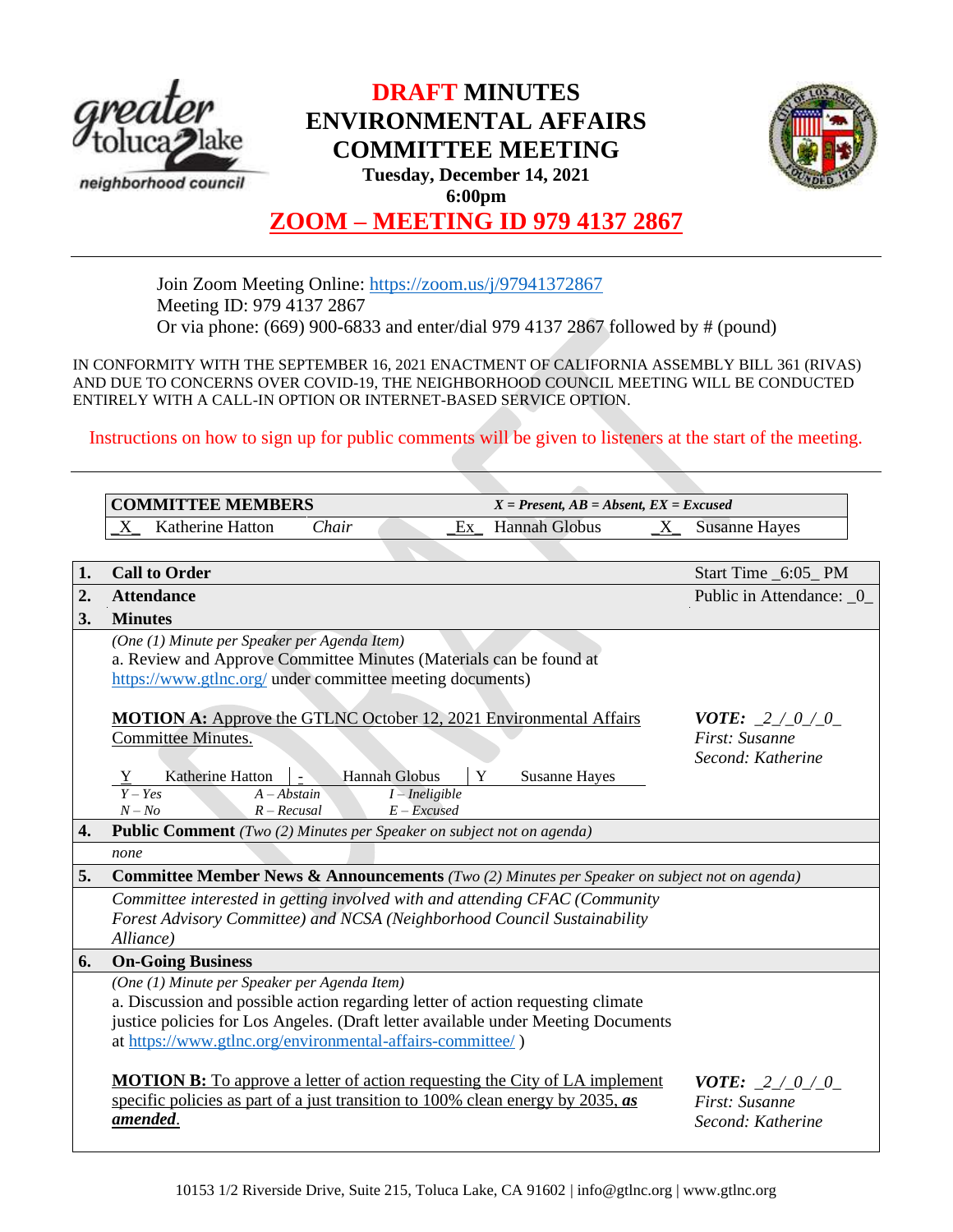



|    | **Amendments to letter:                                                           |                       |  |  |  |
|----|-----------------------------------------------------------------------------------|-----------------------|--|--|--|
|    | - Add to first bullet "including the City of LA Climate Emergency Mobilization    |                       |  |  |  |
|    | Office (CEMO)"                                                                    |                       |  |  |  |
|    | - In the fourth bullet, replace "ensuring pensions" with "developing an effective |                       |  |  |  |
|    | plan for transitioning pensions" and add at the end "to form the foundation for   |                       |  |  |  |
|    | thousands of quality jobs that initiatives in energy efficiency can create in our |                       |  |  |  |
|    | community."                                                                       |                       |  |  |  |
|    | Hannah Globus<br>Katherine Hatton<br>Y<br><b>Susanne Hayes</b><br>Y               |                       |  |  |  |
| 7. | <b>New Business/Future Projects</b>                                               |                       |  |  |  |
|    | (One (1) Minute per Speaker per Agenda Item)                                      |                       |  |  |  |
|    | a. Planning for Environmental Committee activities, goals, and outreach in 2022   |                       |  |  |  |
|    | - Plan to promote environmental groups meetings in the GTLNC newsletter, like     |                       |  |  |  |
|    | <b>CFAC</b> and NCSA                                                              |                       |  |  |  |
|    | - Toluca Lake Chamber of Commerce has neighborhood cleanup the last Saturday      |                       |  |  |  |
|    | of the month                                                                      |                       |  |  |  |
|    | - Will follow-up with Toluca Lake Beautification Partners on the NPG for drought  |                       |  |  |  |
|    | tolerant plantings on the Vineland Ave median                                     |                       |  |  |  |
|    |                                                                                   |                       |  |  |  |
|    | b. Identifying City Council Actions to make comment on as Neighborhood            |                       |  |  |  |
|    | Council (potential Community Impact Statement aka CIS)                            |                       |  |  |  |
|    |                                                                                   |                       |  |  |  |
|    | c. Seeking candidates to be Neighborhood Council Sustainability Alliance (NCSA)   |                       |  |  |  |
|    | representative for GTLNC; do not need to be a board member to be the NCSA rep     |                       |  |  |  |
| 8. | <b>Meeting Adjourned</b>                                                          | Close Time: _6:39_ PM |  |  |  |
|    | Next Meeting: Tuesday, February 8, 2022 @ 6:00 PM - via Zoom                      |                       |  |  |  |

## **PUBLIC INPUT AT NEIGHBORHOOD COUNCIL MEETINGS**

The public is requested to dial \*9 or use the "Raise Hand" option, when prompted by the presiding officer, to address the Board on any agenda item before the Board takes an action on an item. Comments from the public on agenda items will be heard only when the respective item is being considered. Comments from the public on other matters not appearing on the agenda that are within the Board's jurisdiction will be heard during the General Public Comment period. Please note that under the Brown Act, the Board is prevented from acting on a matter that you bring to its attention during the General Public Comment period; however, the issue raised by a member of the public may become the subject of a future Board meeting. Public comment is limited to 2 minutes per speaker unless adjusted by the presiding officer of the Board.

## **AB 361 UPDATES**

Public comment cannot be required to be submitted in advance of the meeting, only real-time public comment is required. If there are any broadcasting interruptions that prevent the public from observing or hearing the meeting, the meeting must be recessed or adjourned.

If members of the public are unable to provide public comment or be heard due to issues within the Neighborhood Council's control, the meeting must be recessed or adjourned.

**PUBLIC POSTING OF AGENDAS** - GTLNC agendas are posted for public review as follows:

- Discovery Store (Community Kiosk), at the Southeast corner of Forman Avenue and Riverside Drive;
- [www.gtlnc.org;](http://www.gtlnc.org/) or
- You can also receive our agendas via email by subscribing to L.A. City's Early Notification System at <http://www.lacity.org/government/Subscriptions/NeighborhoodCouncils/index.htm>

## **THE AMERICANS WITH DISABILITIES ACT**

As a covered entity under Title II of the Americans with Disabilities Act, the City of Los Angeles does not discriminate on the basis of disability and, upon request, will provide reasonable accommodation to ensure equal access to its programs, services and activities. Sign language interpreters, assistive listening devices and other auxiliary aids and/or services, may be provided upon request. To ensure availability of services,